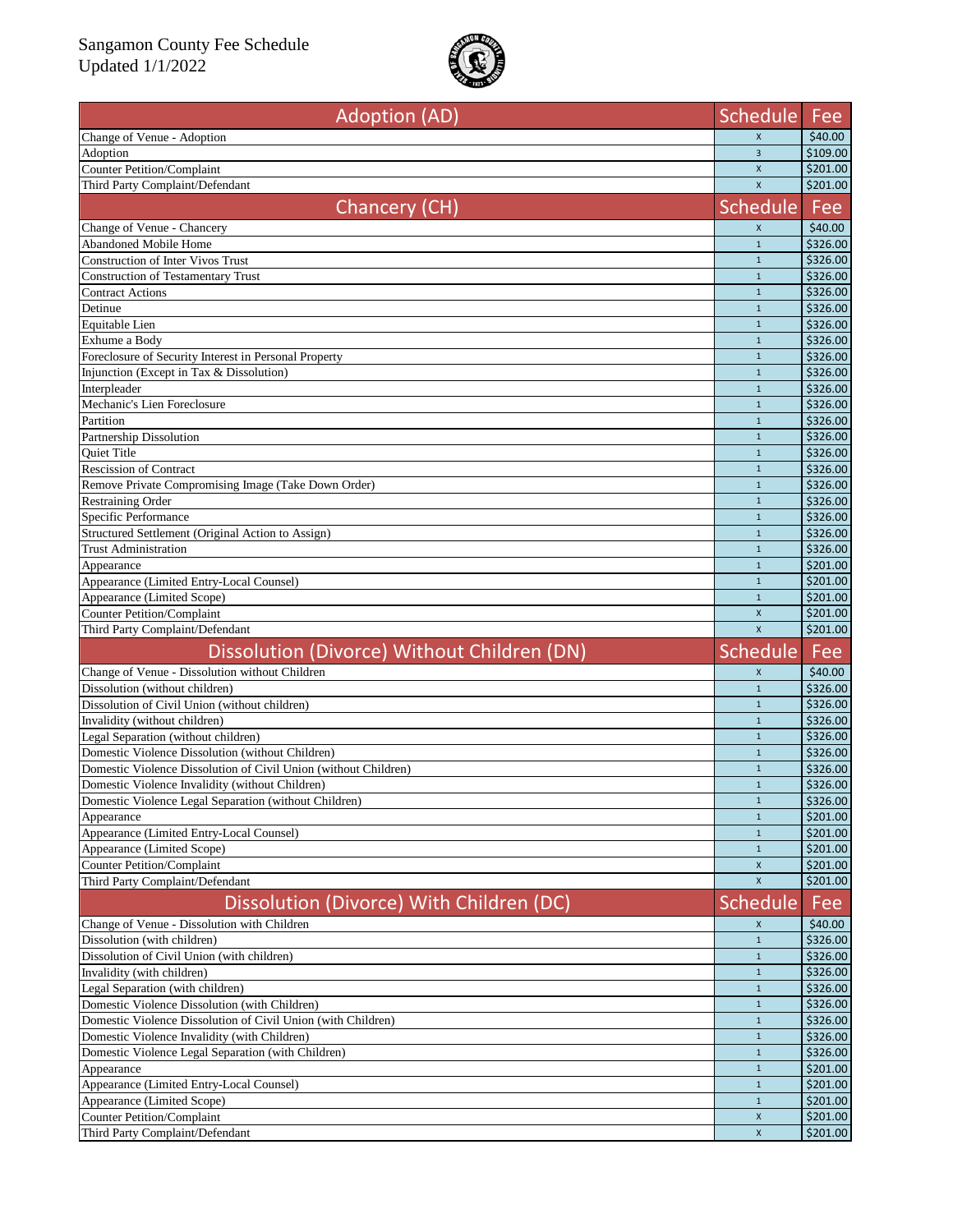

| <b>Eminent Domain (EM)</b>                                                                    | Schedule                     | Fee                  |
|-----------------------------------------------------------------------------------------------|------------------------------|----------------------|
| Change of Venue - Eminent Domain                                                              | $\pmb{\times}$               | \$40.00              |
| <b>Eminent Domain</b>                                                                         | $\mathbf{1}$                 | \$326.00             |
| Appearance                                                                                    | $\mathbf{1}$                 | \$201.00             |
| Appearance (Limited Entry-Local Counsel)                                                      | $\mathbf{1}$                 | \$201.00             |
| Appearance (Limited Scope)                                                                    | $\mathbf{1}$                 | \$201.00             |
| <b>Counter Petition/Complaint</b>                                                             | $\mathsf{x}$<br>X            | \$201.00<br>\$201.00 |
| Third Party Complaint/Defendant                                                               |                              |                      |
| Eviction (EV)                                                                                 | <b>Schedule</b>              | Fee                  |
| Change of Venue - Eviction                                                                    | X                            | \$40.00              |
| Commercial                                                                                    | $\overline{2}$               | \$276.00             |
| Commercial - Possession Only                                                                  | $\overline{3}$               | \$109.00             |
| Residential                                                                                   | $\overline{2}$               | \$276.00             |
| Residential - Possession Only                                                                 | $\overline{3}$               | \$109.00             |
| Ejectment                                                                                     | $\overline{2}$               | \$276.00             |
| Appearance                                                                                    | $\mathbf{1}$                 | \$201.00             |
| Appearance (Limited Entry-Local Counsel)                                                      | $\mathbf{1}$                 | \$201.00             |
| Appearance (Limited Scope)                                                                    | $\mathbf{1}$                 | \$201.00             |
| <b>Counter Petition/Complaint</b>                                                             | $\pmb{\times}$               | \$201.00             |
| Third Party Complaint/Defendant                                                               | $\mathsf{x}$                 | \$201.00             |
| Family (FA)                                                                                   | <b>Schedule</b>              | Fee                  |
| Change of Venue - Family                                                                      | $\pmb{\times}$               | \$40.00              |
| Abandoned Baby                                                                                | $\mathbf{1}$                 | \$326.00             |
| Child of Assisted Reproduction                                                                | $\mathbf{1}$                 | \$326.00             |
| Delayed Record of Birth                                                                       | $\mathbf{1}$                 | \$326.00             |
| <b>Gestational Surrogacy</b>                                                                  | $\mathbf{1}$                 | \$326.00             |
| Notice to Putative Father/Adoption Act                                                        | $\pmb{\times}$               | \$12.50              |
| Notice to Putative Father/Juvenile Court Act                                                  | $\pmb{\times}$               | \$2.50               |
| Parentage Act - Challenge                                                                     | $\overline{4}$               | \$0.00               |
| Petition for Confidential Intermediary                                                        | $\overline{4}$               | \$0.00               |
| <b>Petition for Custody</b>                                                                   | $\mathbf{1}$                 | \$326.00             |
| Petition to Request Support                                                                   | $\mathbf{1}$                 | \$326.00             |
| Petition for Parental Responsibility of Child(ren) (Visitation)                               | $\mathbf{1}$<br>$\mathbf{1}$ | \$326.00             |
| Petition for Parental Responsibility (Child Support)<br>Petition for Visitation of Child(ren) | $\mathbf{1}$                 | \$326.00             |
| Petition for Visitation of Frail/Elderly Adult                                                | $\mathbf{1}$                 | \$326.00<br>\$326.00 |
| Appearance                                                                                    | $\mathbf{1}$                 | \$201.00             |
| Appearance (Limited Entry-Local Counsel)                                                      | $\mathbf{1}$                 | \$201.00             |
| Appearance (Limited Scope)                                                                    | $1\,$                        | \$201.00             |
| <b>Counter Petition/Complaint</b>                                                             | $\pmb{\times}$               | \$201.00             |
| Third Party Complaint/Defendant                                                               | $\pmb{\times}$               | \$201.00             |
|                                                                                               |                              |                      |
| Foreclosure (FC)                                                                              | <b>Schedule</b>              | Fee                  |
| Change of Venue - Foreclosure                                                                 | X                            | \$40.00              |
| <b>Residential Real Estate</b>                                                                | $\mathbf{1}$                 | \$326.00             |
| <b>Residential Real Estate</b>                                                                | $\mathbf{1}$                 | \$326.00             |
| <b>Commerical Real Estate</b><br>Residential Foreclosure/Termination of Lease                 | $\mathbf{1}$<br>$\mathbf{1}$ | \$326.00<br>\$326.00 |
| Appearance                                                                                    | $\mathbf{1}$                 | \$201.00             |
| Appearance (Limited Entry-Local Counsel)                                                      | $\mathbf{1}$                 | \$201.00             |
| Appearance (Limited Scope)                                                                    | $\mathbf{1}$                 | \$201.00             |
| <b>Counter Petition/Complaint</b>                                                             | $\pmb{\times}$               | \$201.00             |
| Third Party Complaint/Defendant                                                               | $\mathsf{x}$                 | \$201.00             |
| <b>Governmental Corporation (GC)</b>                                                          | <b>Schedule</b>              | Fee                  |
| Drainage Assessment (Except Tax Collection)                                                   | $\mathbf{1}$                 | \$326.00             |
| Foreclosure of Lien for Special Assessment                                                    | $\mathbf{1}$                 | \$326.00             |
| <b>Petition for Annexation for Election</b>                                                   | $\mathbf{1}$                 | \$326.00             |
| Petition for the Creation of Drainage District                                                | $\mathbf{1}$                 | \$326.00             |
| Petition to Change Form of Government                                                         | $\mathbf{1}$                 | \$326.00             |
| Petition to Disconnect from Fire District                                                     | $\mathbf{1}$                 | \$326.00             |
| Petition to Dissolve Government Corporation                                                   | $\mathbf{1}$                 | \$326.00             |
|                                                                                               |                              |                      |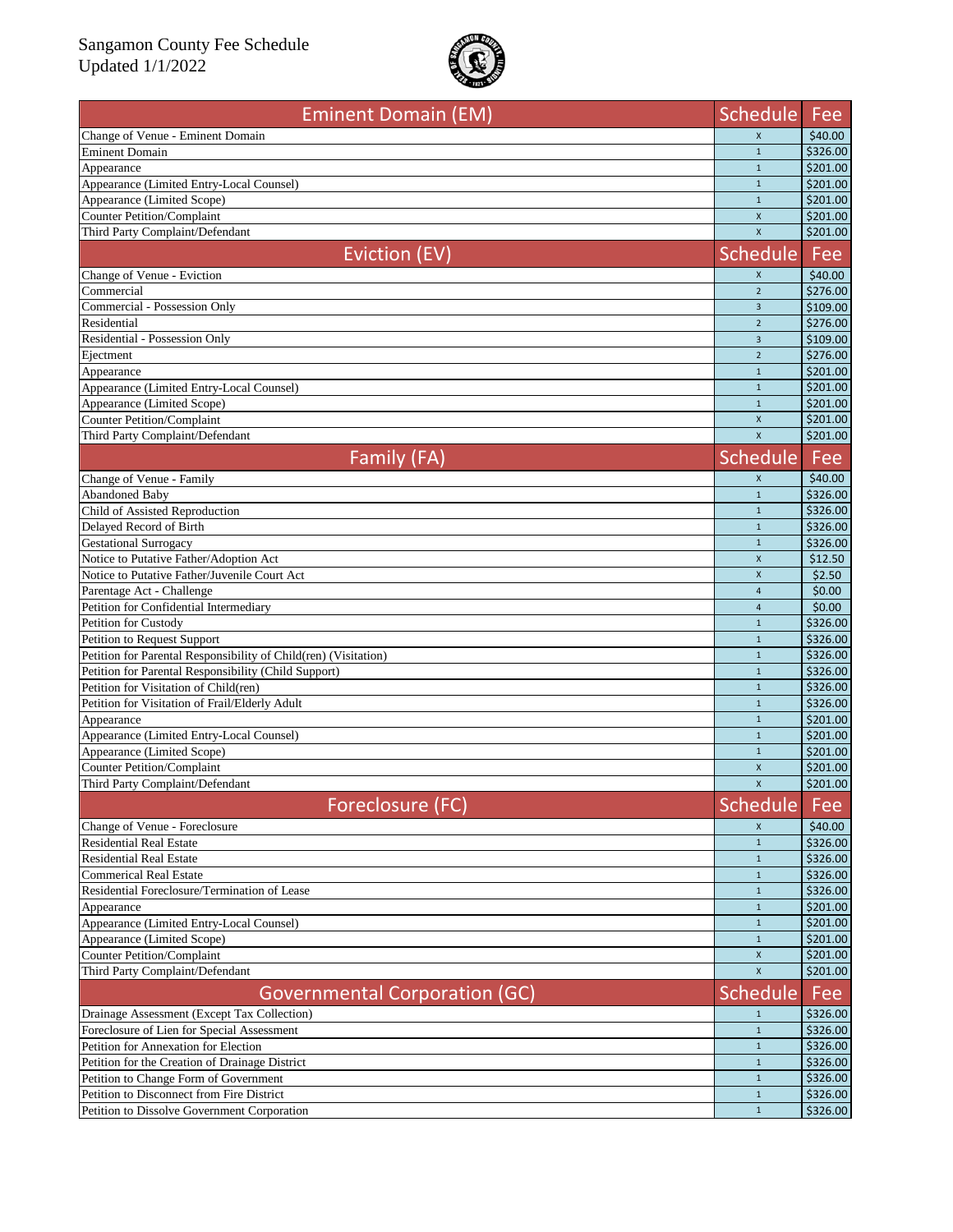

| <b>Governmental Corporation (GC)</b>                                                              | <b>Schedule</b>                | Fee                  |
|---------------------------------------------------------------------------------------------------|--------------------------------|----------------------|
| Petition to Organize Municipal Corporation                                                        | $\mathbf{1}$                   | \$326.00             |
| <b>Retailer's Occupation Tax</b>                                                                  | $\mathbf{1}$                   | \$326.00             |
| Special Assessment (to Change or Restrain Collection)                                             | $\mathbf{1}$                   | \$326.00             |
| Other Routine Matters of Municipal Corporations                                                   | $\mathbf 1$                    | \$326.00             |
| Appearance                                                                                        | $\mathbf{1}$                   | \$201.00             |
| Appearance (Limited Entry-Local Counsel)                                                          | $\mathbf{1}$                   | \$201.00             |
| Appearance (Limited Scope)                                                                        | $\mathbf{1}$                   | \$201.00             |
| <b>Counter Petition/Complaint</b>                                                                 | $\mathsf{x}$                   | \$201.00             |
| Third Party Complaint/Defendant                                                                   | $\mathsf{x}$                   | \$201.00             |
| Guardianship (GR)                                                                                 | <b>Schedule</b>                | Fee                  |
| Change of Venue - Guardianship                                                                    | $\mathsf{X}$                   | \$40.00              |
| Guardianship of Minor                                                                             | $\overline{2}$                 | \$276.00             |
| Guardianship of Person with Disability                                                            | $\overline{2}$                 | \$276.00             |
| Guardianship of Estate of Living Person                                                           | $\overline{2}$                 | \$276.00             |
| Appearance                                                                                        | $1\,$                          | \$201.00             |
| Appearance (Limited Entry-Local Counsel)                                                          | $1\,$                          | \$201.00             |
| Appearance (Limited Scope)                                                                        | $\mathbf{1}$                   | \$201.00             |
| <b>Counter Petition/Complaint</b>                                                                 | $\pmb{\times}$                 | \$201.00             |
| Third Party Complaint/Defendant                                                                   | $\mathsf{x}$                   | \$201.00             |
| Law $(LA)$                                                                                        | Schedule                       | Fee                  |
|                                                                                                   |                                |                      |
| Change of Venue - Law                                                                             | $\boldsymbol{X}$               | \$40.00              |
| Arbitration & Award (over \$50,000.00)                                                            | $\mathbf{1}$                   | \$326.00             |
| Contract - Money Damages (over \$50,000.00)                                                       | $\mathbf{1}$                   | \$326.00             |
| Confession of Judgment (over \$50,000.00)                                                         | $\mathbf{1}$                   | \$326.00             |
| Distress for Rent (over \$50,000.00)                                                              | $\mathbf{1}$                   | \$326.00             |
| Recover Support/Contribution (over \$50,000.00)                                                   | $\mathbf 1$                    | \$326.00             |
| Replevin (over \$50,000.00)                                                                       | $\mathbf{1}$                   | \$326.00             |
| Statutory Action (state/political subdivision) (over \$50,000.00)                                 | $\mathbf{1}$                   | \$326.00             |
| Tort - Money Damages (over \$50,000.00)                                                           | $\mathbf{1}$                   | \$326.00             |
| Trover (over \$50,000.00)<br>Wrongful Death (over \$50,000.00)                                    | $\mathbf 1$<br>$\mathbf{1}$    | \$326.00             |
|                                                                                                   |                                | \$326.00<br>\$201.00 |
| Appearance<br>Appearance (Limited Entry-Local Counsel)                                            | $\mathbf{1}$<br>$\mathbf{1}$   | \$201.00             |
| Appearance (Limited Scope)                                                                        | $\mathbf 1$                    | \$201.00             |
| <b>Counter Petition/Complaint</b>                                                                 | $\mathsf{x}$                   | \$201.00             |
| Third Party Complaint/Defendant                                                                   | $\mathsf{x}$                   | \$201.00             |
|                                                                                                   |                                |                      |
| Law Magistrate (LM)                                                                               | <b>Schedule</b>                | Fee                  |
| Change of Venue - Law Magistrate                                                                  | X                              | \$40.00              |
| Arbitration & Award (Up to \$15K)                                                                 | $\overline{2}$                 | \$276.00             |
| Arbitration & Award (\$15,000.01 to \$50K)                                                        | $\mathbf{1}$                   | \$326.00             |
| Civil Remedies for Nonconsensual Dissemination of Private Sexual Images Act                       | $\mathbf{1}$                   | \$326.00             |
| Contract - Money Damages (\$10,000.01 to \$15K)                                                   | $\overline{2}$                 | \$276.00             |
| Contract - Money Damages (\$15,000.01 to \$50K)                                                   | $\mathbf{1}$                   | \$326.00             |
| Confession of Judgment (Up to \$15K)                                                              | $\overline{2}$<br>$\mathbf{1}$ | \$276.00<br>\$326.00 |
| Confession of Judgment (\$15,000.01 to \$50K)                                                     | $2^{\circ}$                    | \$276.00             |
| Distress for Rent (Up to \$15K)                                                                   |                                |                      |
| Distress for Rent (\$15,000.01 to \$50K)                                                          | $\mathbf{1}$                   | \$326.00             |
| Recover Support/Contribution (Up to \$15K)<br>Recover Support/Contribution (\$15,000.01 to \$50K) | $\overline{2}$                 | \$276.00             |
|                                                                                                   | $1\,$                          | \$326.00<br>\$276.00 |
| Replevin (Up to \$15K)                                                                            | $2^{\circ}$                    |                      |
| Replevin (\$15,000.01 to \$50K)                                                                   | $\mathbf{1}$                   | \$326.00             |
| Statutory Action by State/Political Subdivision (Up to \$15K)                                     | $\overline{2}$<br>$\mathbf{1}$ | \$276.00             |
| Statutory Action by State/Political Subdivision (\$15,000.01 to \$50K)                            | $\overline{2}$                 | \$326.00             |
| Tort - Money Damages (\$10,000.01 to \$15K)<br>Tort - Money Damages (\$15,000.01 to 50K)          |                                | \$276.00             |
|                                                                                                   | $\mathbf{1}$<br>$\overline{2}$ | \$326.00             |
| Trover (Up to \$15K)<br>Trover (\$15,000.01 to \$50K)                                             | $\mathbf{1}$                   | \$276.00<br>\$326.00 |
|                                                                                                   | $\mathbf{1}$                   | \$201.00             |
| Appearance<br>Appearance (Limited Entry-Local Counsel)                                            | $\mathbf{1}$                   | \$201.00             |
|                                                                                                   |                                |                      |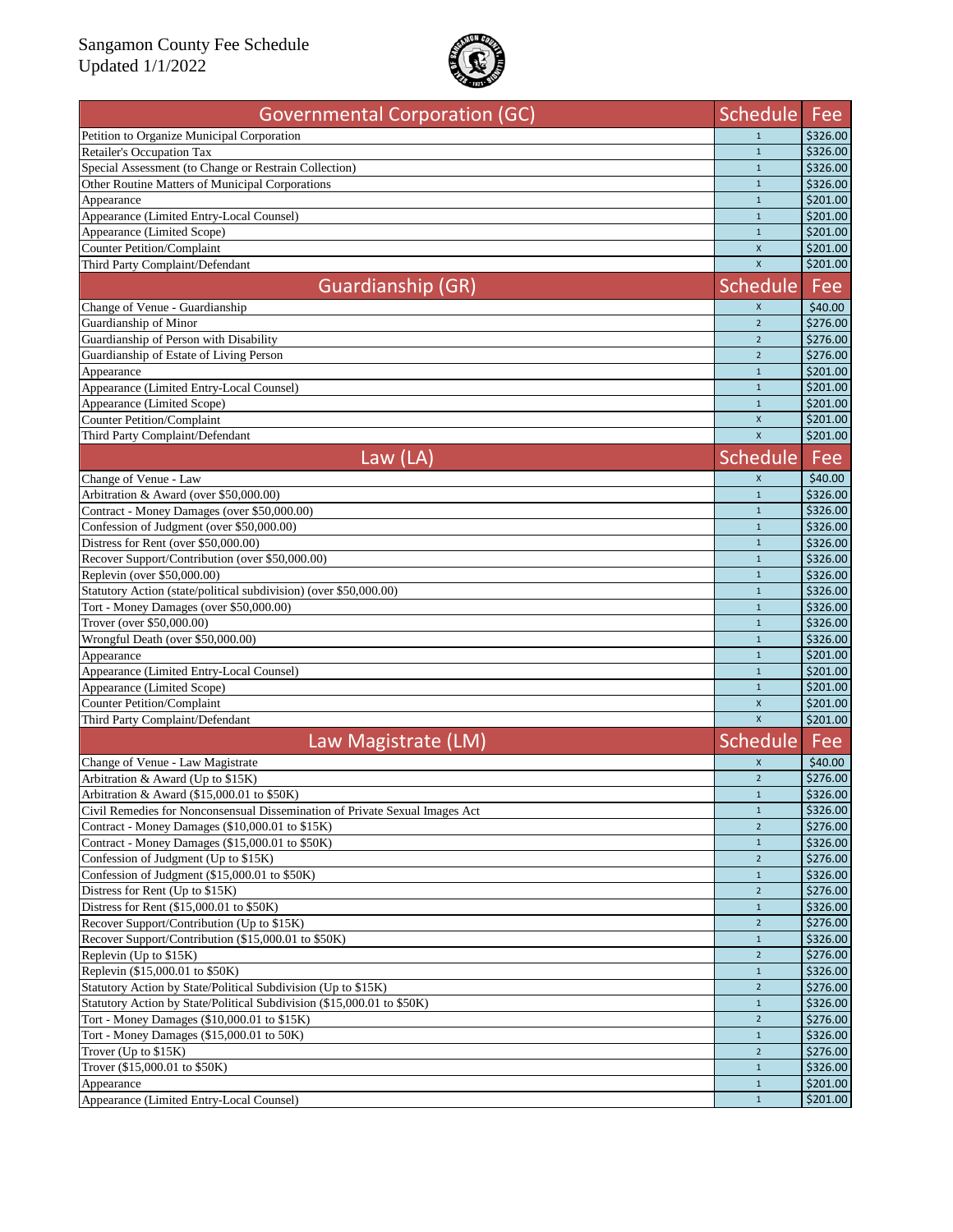

| Law Magistrate (LM)                                              | <b>Schedule</b> | Fee        |
|------------------------------------------------------------------|-----------------|------------|
| Appearance (Limited Scope)                                       | $\mathbf{1}$    | \$201.00   |
| Appearance                                                       | $\overline{2}$  | \$129.00   |
| Appearance (Limited Entry-Local Counsel)                         | $\overline{2}$  | \$129.00   |
| Appearance (Limited Scope)                                       | $\overline{2}$  | \$129.00   |
| Counter Petition/Complaint - (Up to \$15,000.00)                 | $\mathsf{x}$    | \$201.00   |
| Counter Petition/Complaint - (\$15,000.01 to \$50,000.00)        | $\pmb{\times}$  | \$201.00   |
| Counter Petition/Complaint - Eviction (Possession Only)          | $\mathsf{x}$    | \$201.00   |
| Third Party Complaint/Defendant - (Up to \$15,000.00)            | $\mathsf{x}$    | \$201.00   |
| Third Party Complaint/Defendant - (\$ 15,000.01 to \$ 50,000.00) | $\mathsf{x}$    | \$201.00   |
| Mental Health (MH)                                               | <b>Schedule</b> | <b>Fee</b> |
| Change of Venue - Mental Health                                  | $\overline{4}$  | \$40.00    |
| Petition for Discharge                                           | $\overline{4}$  | \$0.00     |
| Petition for Hospitalization                                     | $\overline{4}$  | \$0.00     |
| Petition for Restoration                                         | $\overline{4}$  | \$0.00     |
| <b>Petition to Administer Treatment</b>                          | $\overline{4}$  | \$0.00     |
| <b>Miscellaneous Remedy (MR)</b>                                 | <b>Schedule</b> | Fee        |
| Change of Venue - Miscellaneous Remedy                           | $\pmb{\times}$  | \$40.00    |
| <b>Abatement of Nuisance</b>                                     | $\mathbf{1}$    | \$326.00   |
| Administrative Review-Unemployment                               | $\overline{4}$  | \$0.00     |
| <b>Adult Protective Services Act</b>                             | $\overline{4}$  | \$0.00     |
| Appointment of Receiver                                          | $\mathbf{1}$    | \$326.00   |
| <b>Building Code Violation</b>                                   | $\mathbf{1}$    | \$326.00   |
| <b>Burnt Records</b>                                             | $\mathbf{1}$    | \$326.00   |
| Certiorari                                                       | $\mathbf{1}$    | \$326.00   |
| Change of Name                                                   | $\mathbf{1}$    | \$326.00   |
| Confirmation of Election Judge                                   | $\mathbf{1}$    | \$326.00   |
| <b>Consumer Fraud/Deceptive Business Practice</b>                | $\mathbf{1}$    | \$326.00   |
| <b>Contagious Disease</b>                                        | $\mathbf{1}$    | \$326.00   |
| Corporation Dissolution                                          | $\mathbf{1}$    | \$326.00   |
| Declaratory Judgment                                             | $\mathbf{1}$    | \$326.00   |
| Demolition                                                       | $\mathbf{1}$    | \$326.00   |
| <b>Election Contest</b>                                          | $\mathbf{1}$    | \$326.00   |
| Escheat                                                          | $\mathbf{1}$    | \$326.00   |
| <b>Fictitious Vital Record</b>                                   | $\overline{1}$  | \$326.00   |
| Lost Goods or Money (Estray)                                     | $\overline{4}$  | \$0.00     |
| Mandamus                                                         | $\mathbf{1}$    | \$326.00   |
| Ne Exeat (Original Action)                                       | $\mathbf{1}$    | \$326.00   |
| Petition to Destroy Evidence                                     | $\overline{1}$  | \$326.00   |
| Petition for Discovery or to Depose                              | $\overline{1}$  | \$326.00   |
| Prohibition                                                      | $\mathbf{1}$    | \$326.00   |
| Quo Warranto                                                     | 1               | \$326.00   |
| Review of Administrative Proceedings                             | $\mathbf{1}$    | \$326.00   |
| Sexually Transmissible Disease Control Proceeding                | $\mathbf{1}$    | \$326.00   |
| Appearance                                                       | $\mathbf{1}$    | \$201.00   |
| Appearance (Limited Entry-Local Counsel)                         | $\mathbf{1}$    | \$201.00   |
| Appearance (Limited Scope)                                       | $\mathbf{1}$    | \$201.00   |
| <b>Counter Petition/Complaint</b>                                | X               | \$201.00   |
| Third Party Complaint/Defendant                                  | $\mathsf{x}$    | \$201.00   |
| Order of Protection (OP)                                         | <b>Schedule</b> | Fee        |
| Petition for Order of Protection                                 | $\mathsf{X}$    | \$0.00     |
| Probate (PR)                                                     | <b>Schedule</b> | Fee        |
| Change of Venue - Probate                                        | X               | \$40.00    |
| Administration of Decedent's Estate                              | $\overline{2}$  | \$276.00   |
| <b>Missing Person</b>                                            | $\overline{2}$  | \$276.00   |
| Wrongful Death/Collection of Judgment                            | $\overline{2}$  | \$276.00   |
| Appearance                                                       | $\mathbf 1$     | \$201.00   |
| Appearance (Limited Entry-Local Counsel)                         | $\mathbf 1$     | \$201.00   |
| Appearance (Limited Scope)                                       | $\mathbf{1}$    | \$201.00   |
| <b>Counter Petition/Complaint</b>                                | $\mathsf X$     | \$201.00   |
| Third Party Complaint/Defendant                                  | $\mathsf X$     | \$201.00   |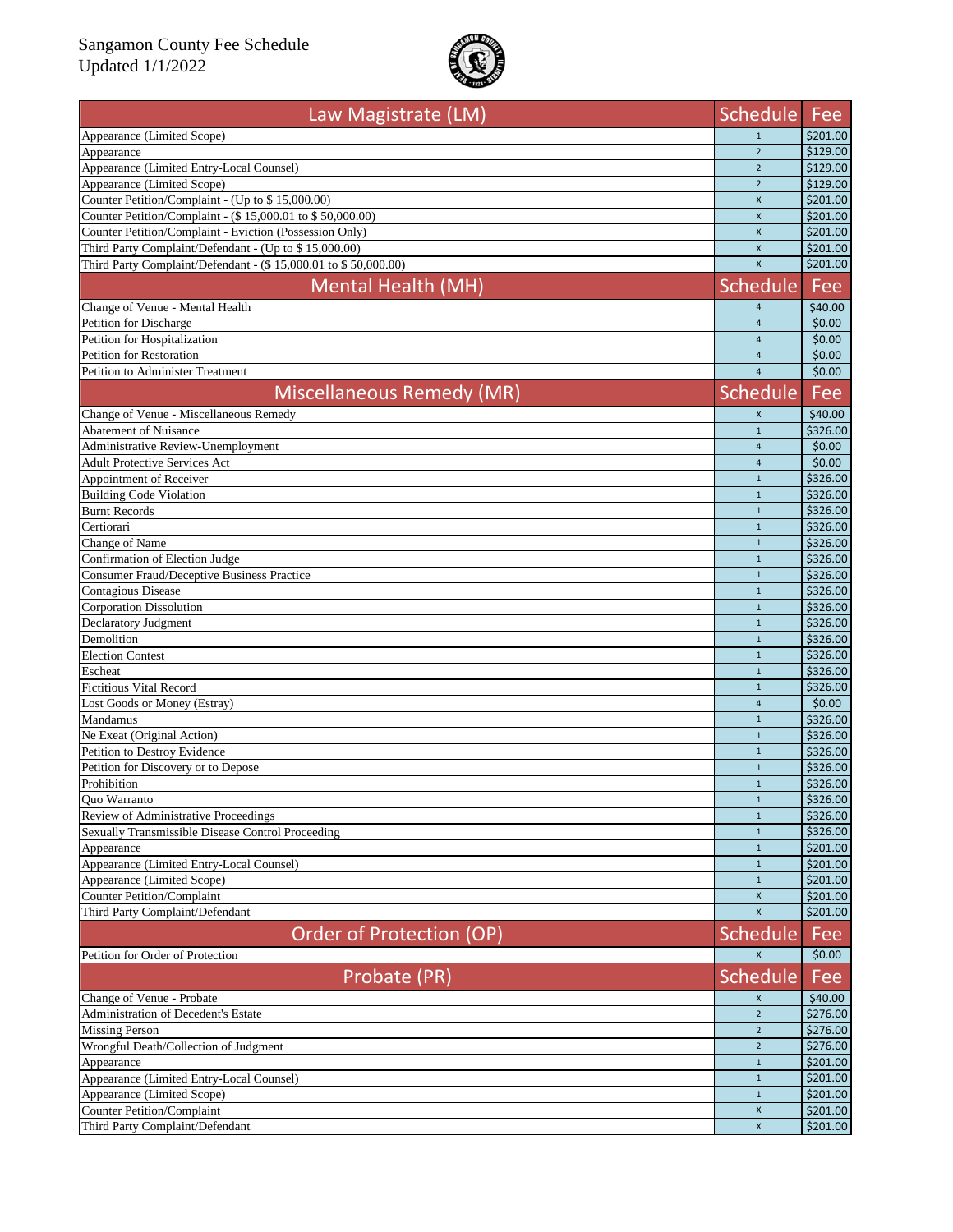

| <b>Small Claims (SC)</b>                                              | <b>Schedule</b>    | Fee      |
|-----------------------------------------------------------------------|--------------------|----------|
| Change of Venue - Small Claims                                        | $\mathsf{X}$       | \$40.00  |
| Contract (Up to \$2,500)                                              | $\overline{3}$     | \$109.00 |
| Contract (\$2,500.01 to \$10K)                                        | $\overline{2}$     | \$276.00 |
| Tort - Money Damages (Up to \$2,500)                                  | $\overline{3}$     | \$109.00 |
| Tort - Money Damages (\$2,500.01 to \$10K)                            | $\overline{2}$     | \$276.00 |
| Appearance                                                            | $\mathbf{1}$       | \$201.00 |
| Appearance (Limited Entry-Local Counsel)                              | $\mathbf{1}$       | \$201.00 |
| Appearance (Limited Scope)                                            | $\mathbf{1}$       | \$201.00 |
| Appearance                                                            | $\overline{2}$     | \$129.00 |
| Appearance (Limited Entry-Local Counsel)                              | $\overline{2}$     | \$129.00 |
| Appearance (Limited Scope)                                            | $\overline{2}$     | \$129.00 |
| Counter Petition/Complaint - (Up to \$ 2,500.00)                      | $\mathsf{x}$       | \$201.00 |
| Counter Petition/Complaint - (\$ 2,500.01 to \$ 10,000.00)            | $\pmb{\mathsf{X}}$ | \$201.00 |
| Third Party Complaint/Defendant - (Up to \$ 2,500.00)                 | $\pmb{\times}$     | \$201.00 |
| Third Party Complaint/Defendant - (\$ 2,500.01 to \$ 10,000.00)       | $\mathsf{x}$       | \$202.00 |
| Tax (TX)                                                              | <b>Schedule</b>    | Fee      |
| Change of Venue - Tax                                                 | X                  | \$40.00  |
| <b>Annual Tax Sale</b>                                                | $\mathbf{1}$       | \$326.00 |
| Drainage Assessment Tax Collection                                    | $\mathbf{1}$       | \$326.00 |
| Petition for Tax Deed                                                 | $\mathbf{1}$       | \$326.00 |
| Sale in Error                                                         | $\mathbf{1}$       | \$326.00 |
| Scavenger Tax Sale                                                    | $\mathbf{1}$       | \$326.00 |
| Tax Commission (Review of Decision)                                   | $\mathbf{1}$       | \$326.00 |
| <b>Tax Foreclosure</b>                                                | $\mathbf{1}$       | \$326.00 |
| Tax Injunction                                                        | $\mathbf{1}$       | \$326.00 |
| Tax Refund/Objection                                                  | $\mathbf{1}$       | \$326.00 |
| Appearance                                                            | $\mathbf{1}$       | \$201.00 |
| Appearance (Limited Entry-Local Counsel)                              | $\mathbf{1}$       | \$201.00 |
| Appearance (Limited Scope)                                            | $\mathbf{1}$       | \$201.00 |
| Counter Petition/Complaint                                            | $\mathsf{x}$       | \$201.00 |
| Third Party Complaint/Defendant                                       | $\mathsf{x}$       | \$201.00 |
| Miscellaneous Criminal (MX)                                           | Schedule           | Fee      |
| Change of Venue - Miscellaneous                                       | $\mathsf{x}$       | \$40.00  |
| Administrative Subpoena                                               | $\mathbf{1}$       | \$326.00 |
| Application for Order-Eavesdropping                                   | $\mathbf{1}$       | \$326.00 |
| Application for Order-Electronic Criminal Surveillance                | $\mathbf{1}$       | \$326.00 |
| Appointment of Special Prosecutor                                     | $\mathbf{1}$       | \$326.00 |
| Attachment (Original Action)                                          | $\mathbf{1}$       | \$326.00 |
| Certificate of Innocence                                              | $\mathbf{1}$       | \$326.00 |
| Eavesdrop - States Attorney Authorized                                | $\mathbf{1}$       | \$326.00 |
| Extradition                                                           | 1                  | \$326.00 |
| Forfeiture of Seized Property                                         | $1\,$              | \$326.00 |
| <b>Fugitive from Justice</b>                                          | $\mathbf{1}$       | \$326.00 |
| <b>Grand Jury Investigator</b>                                        | $\mathbf{1}$       | \$326.00 |
| Habeas Corpus (Civil or Criminal)                                     | $\mathbf{1}$       | \$326.00 |
| Interstate Probationer Transfer (Adult)                               | $\mathbf{1}$       | \$326.00 |
| Intrastate Probationer Transfer (Adult)                               | $\mathbf{1}$       | \$326.00 |
| Intrastate Probationer Transfer (Juvenile)                            | $\mathbf{1}$       | \$326.00 |
| Peace Bond Complaint (Fugitive from Justice)                          | $\mathbf{1}$       | \$326.00 |
| Petition for Rule to Show Cause against a Juror for Failure to Appear | $\mathbf{1}$       | \$326.00 |
| Petition to Expunge (Governor's Pardon)                               | $\overline{4}$     | \$0.00   |
| Petition to Expunge (No Criminal Case)                                | N/A                | \$60.00  |
| Petition to Secure Testimony for Out-Of-State Witness                 | $\mathbf{1}$       | \$326.00 |
| Petition to Seal (No Existing Case)                                   | $\mathbf{1}$       | \$326.00 |
| Rendition                                                             | $\mathbf{1}$       | \$326.00 |
| Search Warrant                                                        | $\mathbf{1}$       | \$326.00 |
| <b>Sexually Violent Person Commitment Proceedings</b>                 | $\mathbf{1}$       | \$326.00 |
| <b>Statewide Grand Jury Proceedings</b>                               | $\mathbf{1}$       | \$326.00 |
| Statutory Summary Suspension (if no DT case)                          | $\mathbf{1}$       | \$326.00 |